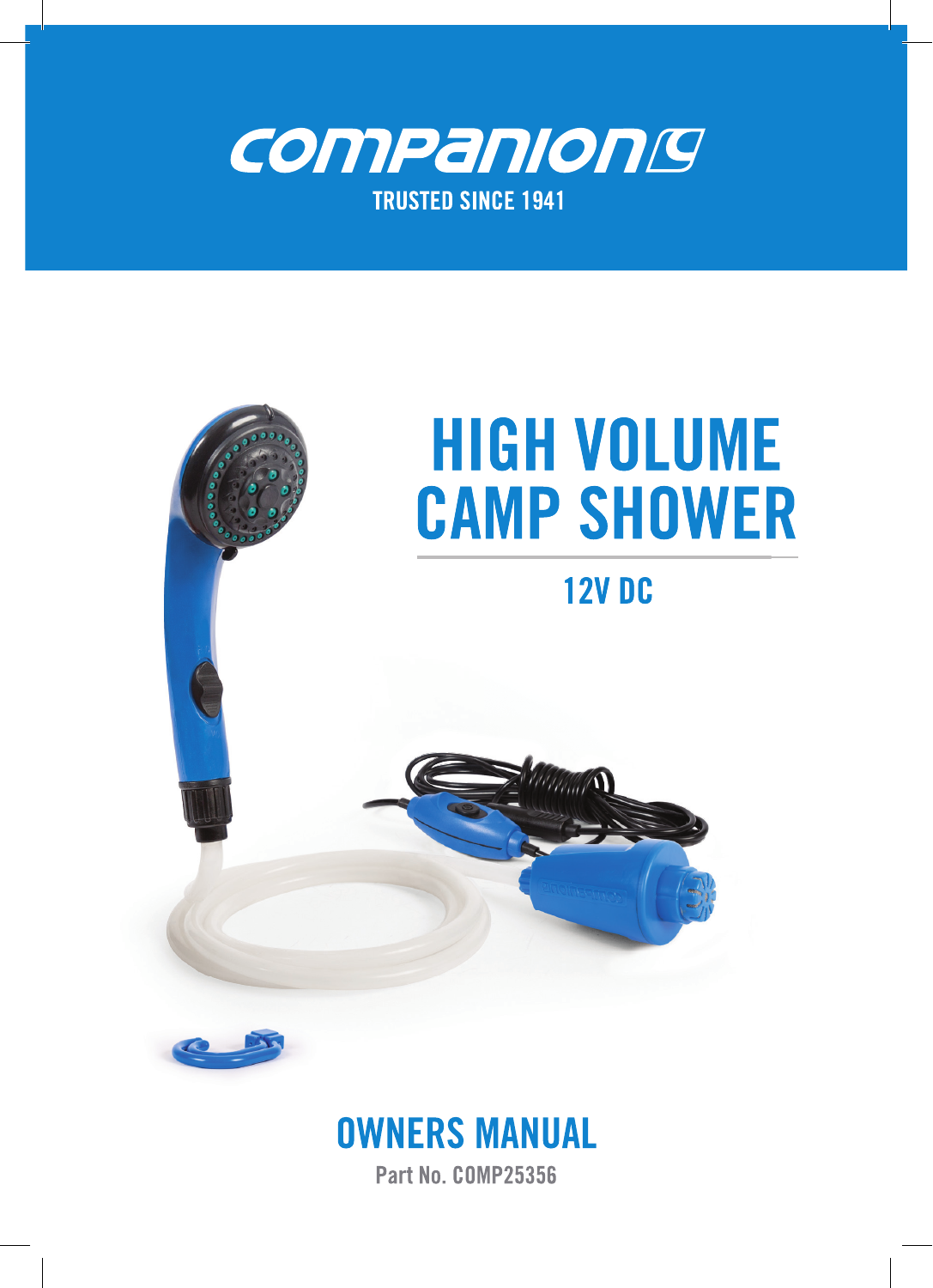#### companiong

**IMPORTANT: Read these instructions for use carefully. Familiarise yourself with the appliance before connecting to DC power source. Keep these instructions for future reference.** 

## UNDERSTANDING YOUR APPLIANCE

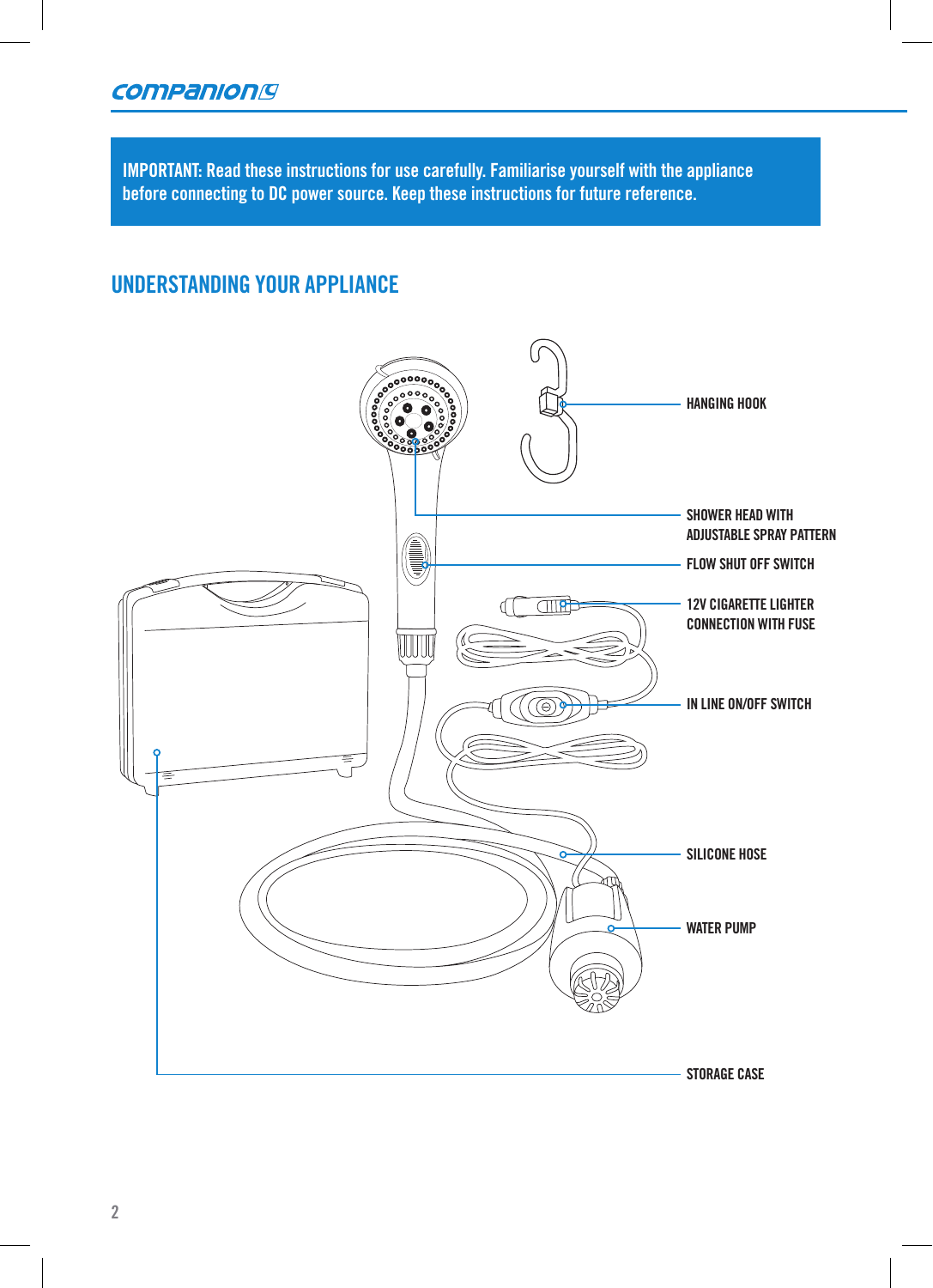## OPERATING INSTRUCTIONS

- Use clean water, do not use direct from river or lakes
- Do not operate shower without water at any time
- Ensure bucket is filled with sufficient water for intended use

Step 1. Place pump in a bucket or connect to water container. If using a bucket, ensure water pump is fully submerged in water to prevent damage.

Step 2. Insert plug into suitable 12V DC outlet and push switch on.



Step 3. Adjust flow of water as required using control on shower head.



When using the camp shower, stretch the hose vertically to allow any air bubbles to escape, which may impede water flow.

## IMPORTANT

Do not take the pump out of the bucket while in use and ensure it is submerged in water before use.

## TROUBLE SHOOTING

#### IF WATER DOES NOT FLOW

- Turn off pump
- Lift pump from bucket and hold shower head vertical to draw water from shower
- Place pump in bucket and retry

#### IF PUMP DOES NOT RUN

- Check sufficient 12V DC power is available
- Check fuse in cigarette lighter fitting

# CARE INSTRUCTION

To clean the outside of the camp shower, use only a damp cloth and mild dishwashing liquid.

### SPECIFICATIONS

| Part no.             | COMP25356       |
|----------------------|-----------------|
| <b>Water flow</b>    | 6 L per minute* |
| Power supply         | 12V DC          |
| Power cord length    | 5 <sub>m</sub>  |
| Silicone hose length | 2 <sub>m</sub>  |
| <b>Fuse</b>          | 5 amp           |
| Max Draw             | $3$ amp*        |
| *Average             |                 |